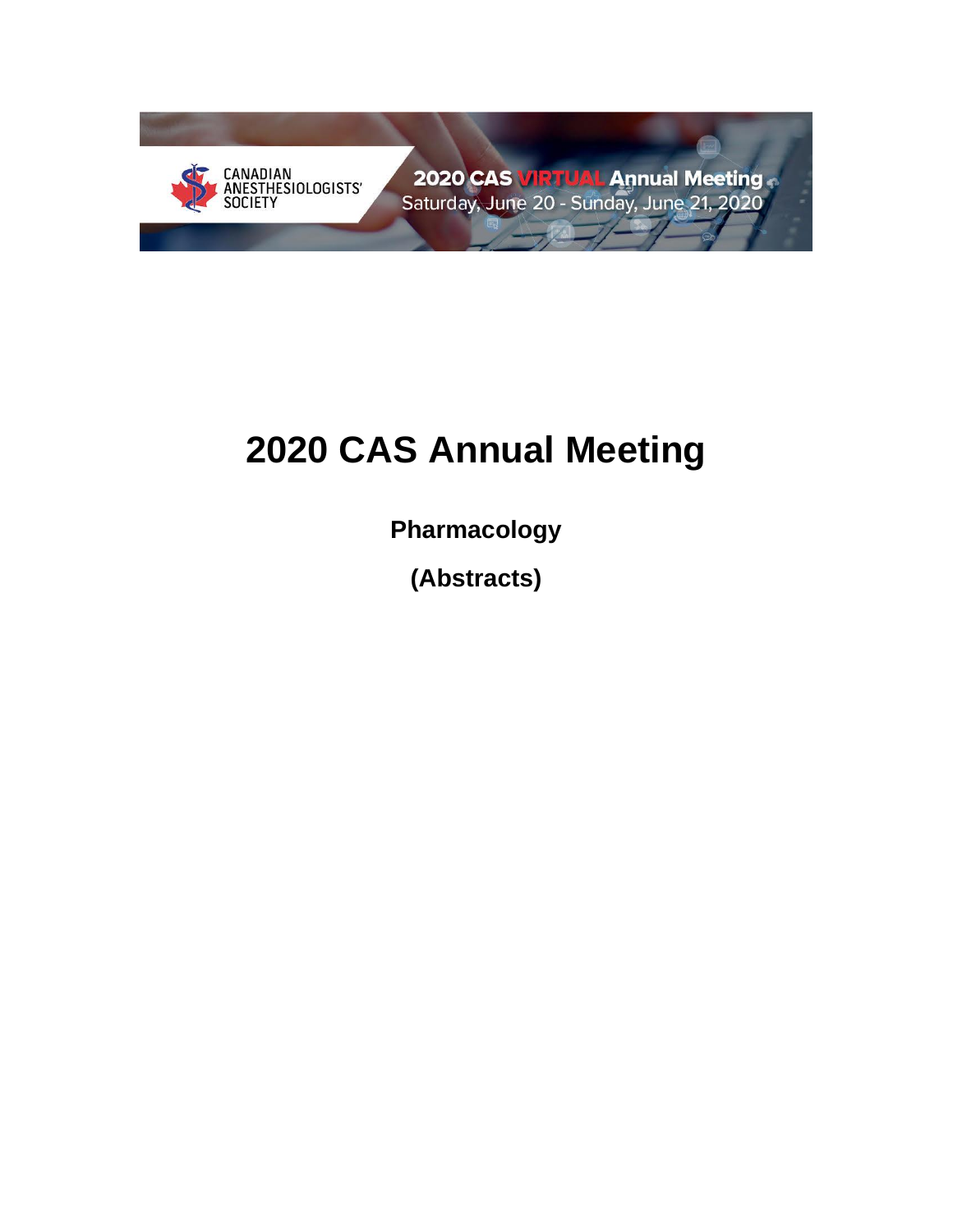# **Contents**

| Long-Lasting Sensory Block Produced by Quaternary Lidocaine Derivatives: Efficacy |
|-----------------------------------------------------------------------------------|
|                                                                                   |
|                                                                                   |
|                                                                                   |
|                                                                                   |

**[The Comparison Effect of Intravenous Injection of Dexmedetomidine, Ondansetron and](#page-6-0)  [Pethidine on postoperative Shivering among patients under Abdominal Surgery](#page-6-0)** ......... 7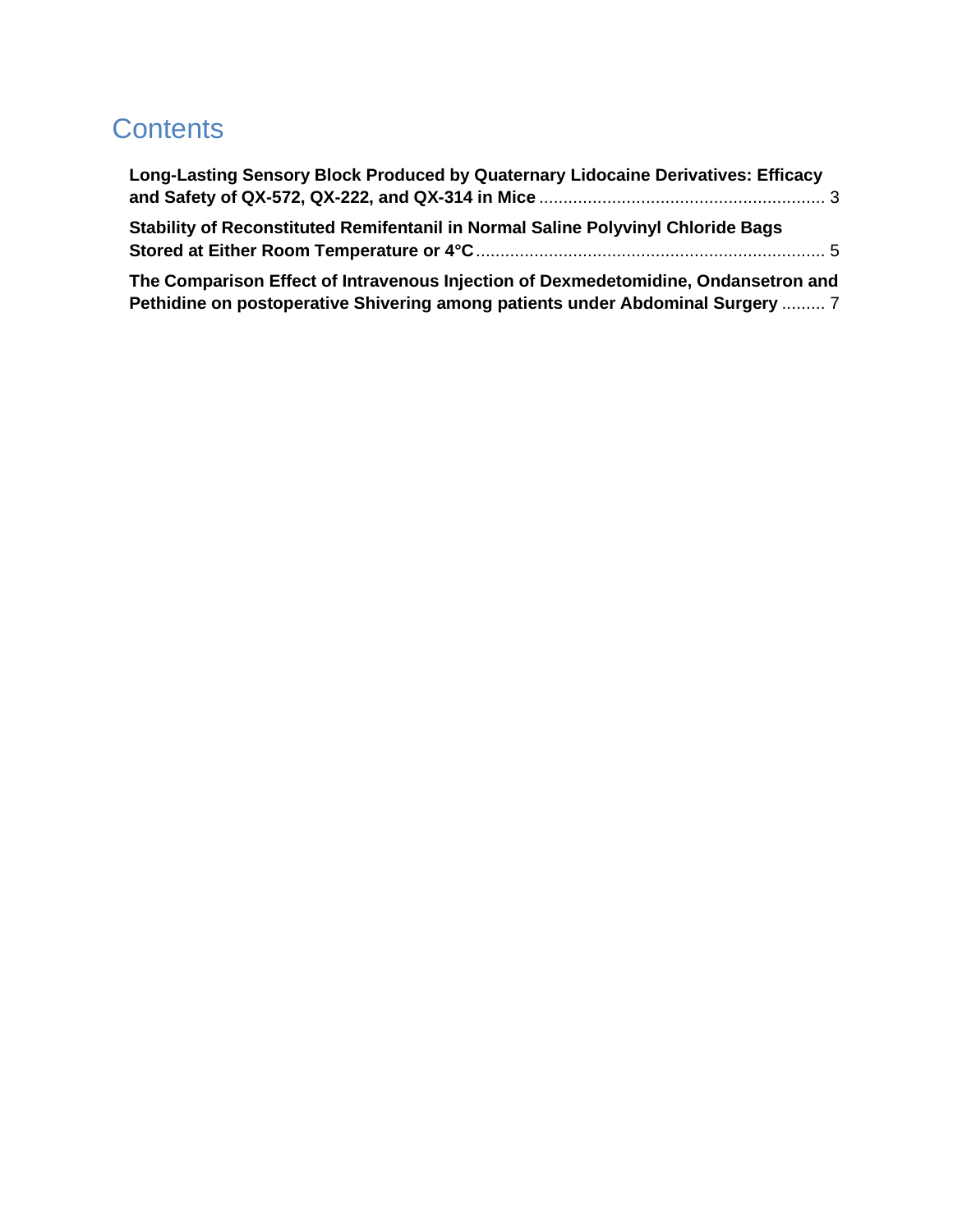<span id="page-2-0"></span>**Long-Lasting Sensory Block Produced by Quaternary Lidocaine Derivatives: Efficacy and Safety of QX-572, QX-222, and QX-314 in Mice**

Desmond Fung<sup>1</sup>; Hye-Young Kim<sup>2</sup>; Ian Welch<sup>3,4</sup>; Catherine Schuppli<sup>3</sup>; Aaron Shapiro<sup>4,5</sup>; Sergei Likhodi<sup>4,5</sup>; Bernard MacLeod<sup>1</sup>; Ernest Puil<sup>1</sup>; Stephan Schwarz<sup>1,6</sup>

1 Hugill Anesthesia Research Centre, Department of Anesthesiology, Pharmacology & Therapeutics, The University of British Columbia, Vancouver, BC, Canada 2 Department of Anesthesiology and Pain Medicine, College of Medicine, Konkuk University, Chungju Hospital; 82, Chugwon-Daero; Chungju-Si; Chungcheongbuk-Do, 27376, South Korea 3 Centre for Comparative Medicine, The University of British Columbia, Vancouver, BC, Canada 4 BC Provincial Toxicology Centre, Provincial Health Services Authority, Vancouver, BC, Canada

5 Department of Pathology and Laboratory Medicine, The University of British Columbia, Vancouver, BC, Canada

6 Department of Anesthesia, St. Paul's Hospital/Providence Health Care, Vancouver, BC, Canada

**Introduction:** QX-314, one of several quaternary derivatives of lidocaine, produces long-lasting sensory blockade with a delayed onset in animals.<sup>1; 2</sup> These findings indicate a potential of quaternary compounds as long-lasting local anesthetics. However, subsequent animal studies on intrathecal and systemic administration have raised concerns about toxicity due to QX-314.<sup>3;</sup> <sup>4</sup> Here, we sought to explore the comparative actions of two other quaternary lidocaine derivatives, QX-572 and QX-222, whose efficacy and toxicity profiles for long-lasting sensory blockade have not been studied. We hypothesized that QX-572 and QX-222, similar to QX-314, produce long-lasting sensory blockade and possess more favorable toxicity profiles.

**Methods:** Ethics approval was received from the local ACC. We conducted a randomized, double-controlled, and blinded in vivo study in female CD-1 mice. To assess sensory blockade, we used a modified tail flick assay<sup>5</sup> to record tail flick latencies (TFLs) to thermal noxious stimuli (50 °C water). Mice were injected with 40 μL of test solution at the base of the tail. Tail immersion was repeatedly performed to determine sensory blockade (defined as a TFL  $>$  4 s) duration (each concentration,  $n = 8$ ). To assess local tissue toxicity, tails were collected 24 h post-injection, sectioned, hematoxylin and eosin stained, and prepared for histopathological analyses. Additionally, to quantify systemic absorption, we developed, validated, and utilized a novel liquid chromatography tandem mass spectrometry (LC-MS/MS) method. For analysis, we log-transformed time-to-event data and used ANOVA with Dunnett's post-hoc multiple comparisons test; we calculated potencies from concentration-response curves fitted using nonlinear regression.

**Results:** QX-572 (at ≥ 70 mM) and QX-222 (at ≥ 280 mM) concentration-dependently produced sensory blockade similar to QX-314 ( $\geq$  70 mM), with a delay to onset compared to lidocaine (70 mM  $[-2\%]$ ). The order of potency was  $QX-572 > QX-314 > QX-222$ . All quaternary compounds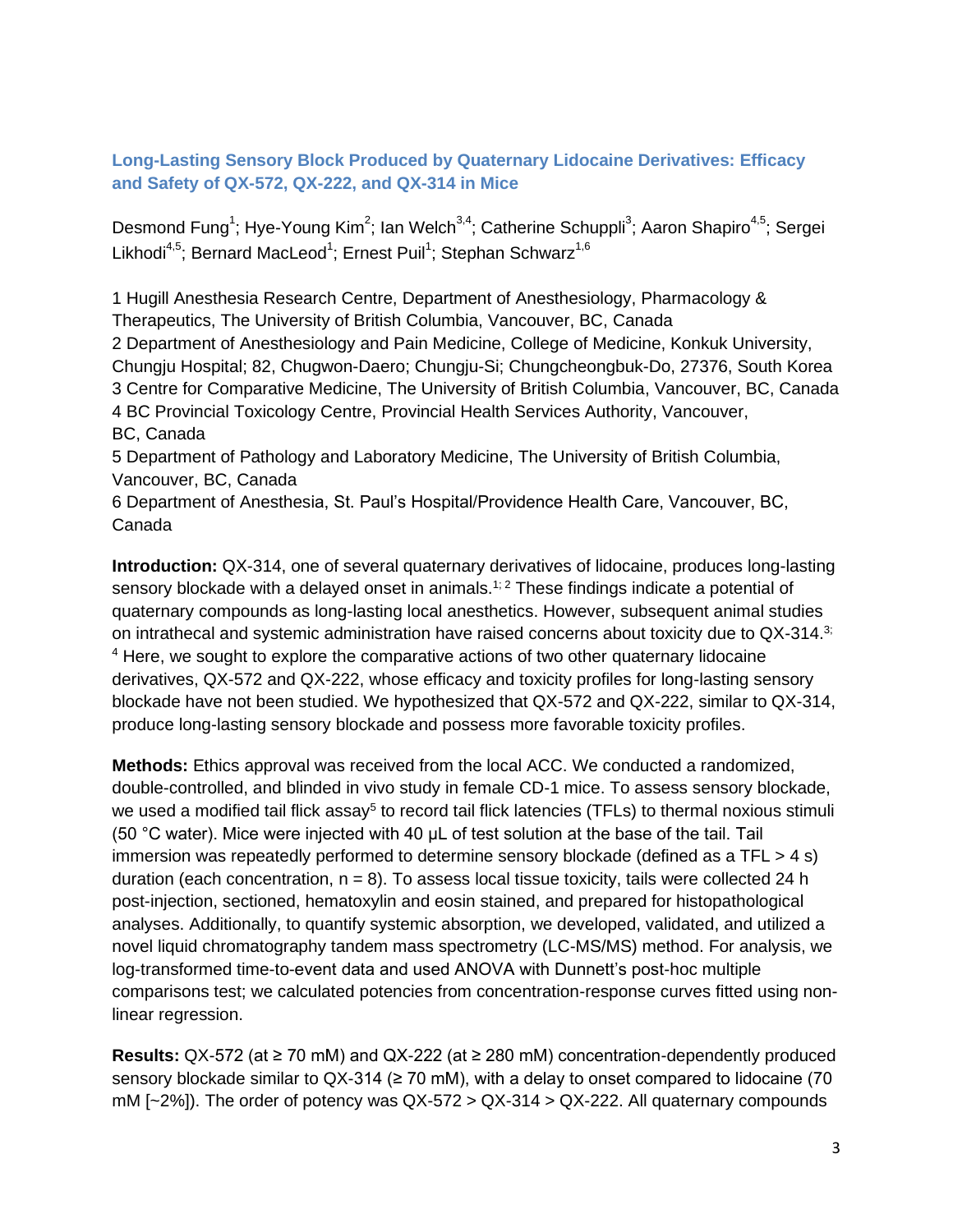concentration-dependently produced tissue discoloration, edema and scarring at the site of injection (QX-572, ≥ 70 mM; QX-314; ≥ 140 mM; and QX-222, ≥ 560 mM). Histopathological analyses revealed myofiber degeneration and inflammation. QX-314 at ≥ 140 mM and QX-222 at 560 mM, but not QX-572 (max., 280 mM), produced systemic toxicity that manifested as death. LC-MS/MS indicated a higher magnitude of systemic absorption following peripheral administration of QX-314 and QX-222 compared to lidocaine.

**Conclusion:** Similar to QX-314, QX-572 and QX-222 produced long-lasting sensory blockade with a delay to onset compared to lidocaine. QX-572 produced no apparent systemic toxicity but its lowest effective concentration was associated with local tissue toxicity; higher concentrations produced irreversible blockade. QX-314 and QX-222 at high concentrations produced local and, counterintuitively, systemic toxicity. While these results suggest a potential for quaternary compounds as long-lasting LAs, toxicity associated with differences in chemical structures is of concern and warrants further study.

## **REFERENCES:**

- 1. Lim TK, Macleod BA, Ries CR, Schwarz SK. The quaternary lidocaine derivative, qx-314, produces long-lasting local anesthesia in animal models in vivo. *Anesthesiology* 2007;107:305-11.
- 2. Ries CR, Pillai R, Chung CC, Wang JT, MacLeod BA, Schwarz SK. Qx-314 produces longlasting local anesthesia modulated by transient receptor potential vanilloid receptors in mice. *Anesthesiology* 2009;111:122-6.
- 3. Schwarz SK, Cheung HM, Ries CR, Lee SM, Wang JT, MacLeod BA. Lumbar intrathecal administration of the quaternary lidocaine derivative, qx-314, produces irritation and death in mice. *Anesthesiology* 2010;113:438-44.
- 4. Cheung HM, Lee SM, MacLeod BA, Ries CR, Schwarz SK. A comparison of the systemic toxicity of lidocaine versus its quaternary derivative qx-314 in mice. *Can J Anaesth* 2011;58:443-50.
- 5. Grant GJ, Zakowski MI, Vermeulen K, Langerman L, Ramanathan S, Turndorf H. Assessing local anesthetic effect using the mouse tail flick test. *J Pharmacol Toxicol Methods* 1993;29:223-6.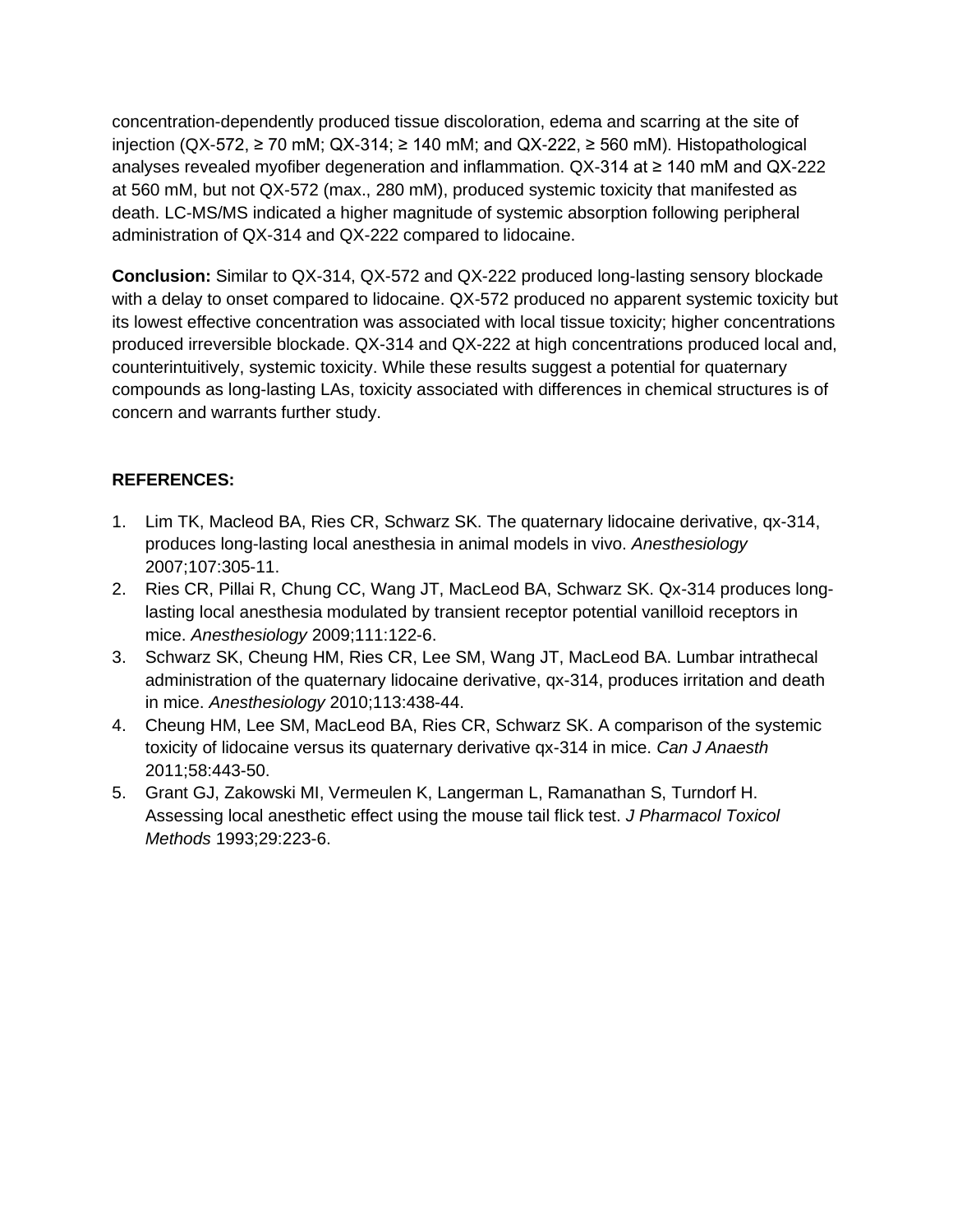#### <span id="page-4-0"></span>**Stability of Reconstituted Remifentanil in Normal Saline Polyvinyl Chloride Bags Stored at Either Room Temperature or 4°C**

Taylor Bucyk $^1$ ; Arianne Fielding $^1$ ; Anna Taylor $^2$ ; Rakesh Sondekoppam $^3$ 

1 Department of Anesthesiology and Pain Medicine, University of Alberta, Edmonton, Alberta, Canada

2 Department of Pharmacology, University of Alberta, Edmonton, Alberta, Canada 3 Department of Anesthesia, University of Iowa Carver College of Medicine, Iowa City, Iowa, USA

**Introduction:** Remifentanil, a potent synthetic opioid, is reconstituted and diluted to the desired concentration. The manufacturer recommends that reconstituted remifentanil should be disposed of after 24 hours, yet limited data exists regarding the drug's long-term stability. Bevans-Warren et al. recently showed that remifentanil mixed to 100 µg/mL in plastic syringes stored at room temperature (RT) is stable at 45 days<sup>1</sup>. Here, we investigate the stability of remifentanil diluted to 10 µg/mL in 0.9% sodium chloride PVC bags at both RT and 4°C over 30 days.

**Methods:** Ethics approval was not applicable because the study did not involve human or animal research. 1 mg remifentanil vials were reconstituted with 1 mL of sodium chloride 0.9% and then diluted to 10 µg/mL in 100 mL 0.9% sodium chloride PVC bags. Bags were stored at either RT (23-25°C) or 4°C (3 bags per group). 1 mL aliquots were collected for analysis at 0 hours, 24 hours, 48 hours, and 30 days and frozen at -80°C.

Samples were analyzed via liquid chromatography with tandem mass spectrometry (LC/MS/MS). Remifentanil (100 µg/mL in methanol) and fentanyl (1 mg/mL in methanol) were used to obtain calibration standards over the range 0.02 ng/uL to 1 ng/uL remifentanil. 2 uL of sample solution was injected onto an Agilent Poroshell 120 2.7 µm SB-C18 column at a flow rate of 0.5 mL/min using a gradient of 90% water (0.1% formic acid) 10% acetonitrile (0.1% formic acid). Chromatogram peak areas were used to determine the concentration of remifentanil in each sample.

Data was analyzed using mixed effects modelling (restricted maximum likelihood approach) for within group and between group comparisons with time and temperature as factors. Percent remifentanil degradation was calculated with the starting concentrations as the baseline. The product was deemed stable if there was <10% degradation<sup>2</sup>.

**Results:** The reconstituted remifentanil showed a significant difference in measured concentrations in both groups over time (p=0.001). There was also a significant difference in measured concentrations at baseline  $[MD (95\% CI): 0.017 (0.005, 0.03)]$  (p= 0.007) but not at other time points between group comparison. The percentage decline in remifentanil concentration was significantly higher at 30 days in RT (-22.47%) compared to  $4^{\circ}$ C (+5.6%), but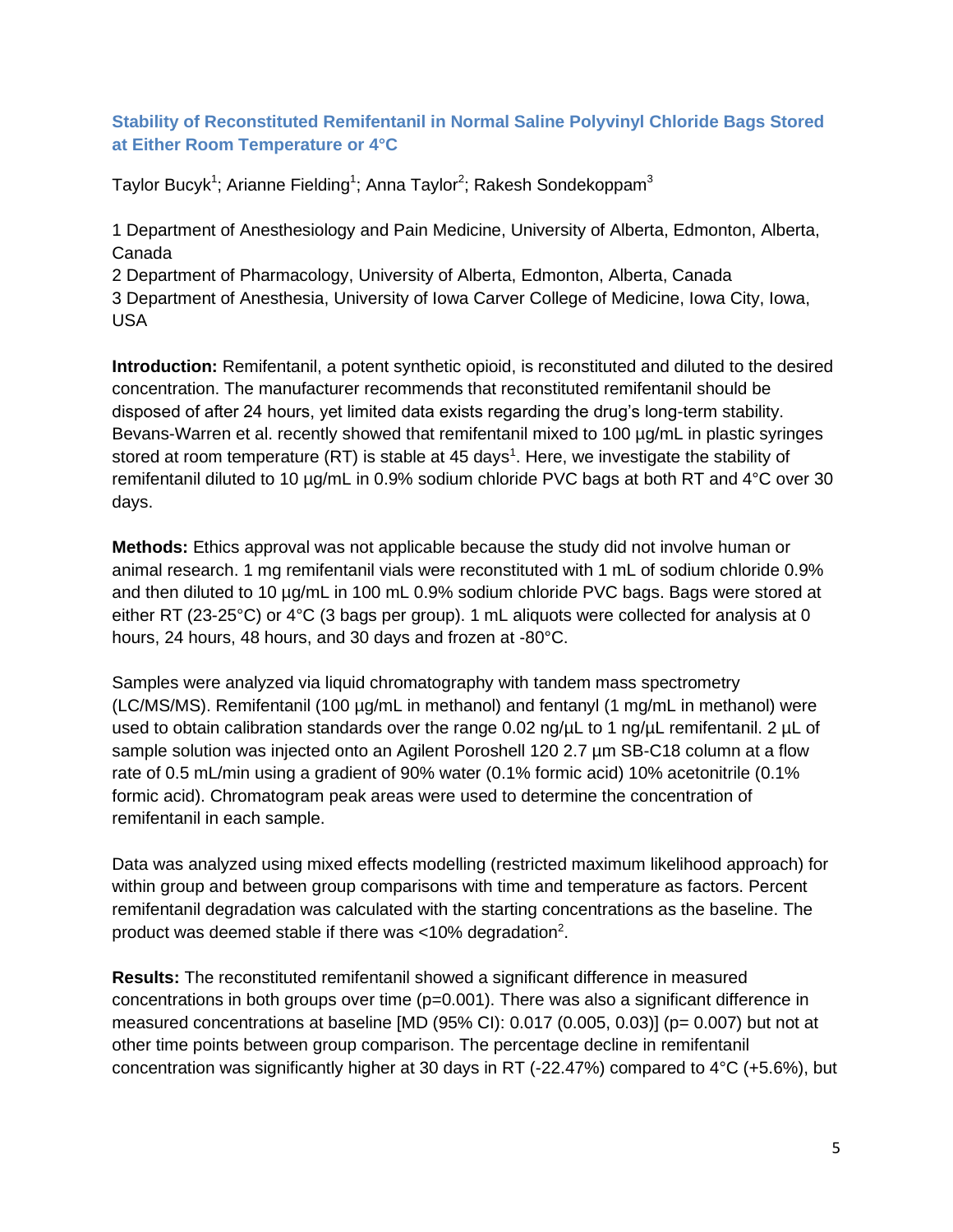not at 24 or 48 hour timepoints where they did not show any significant degradation (RT: 24h +19.40%, 48h +5.25%; 4°C: 24h +8.85%, 48h +4.19%).

**Conclusions:** Mixing and dilution of remifentanil by the anesthesiologist may result in inaccurate baseline concentrations when employing routine reconstitution methods in the operating room. Reconstituted remifentanil stored at room temperature may show similar stability to that stored at 4°C but showed significant degradation when stored long term (30 days). This has important environmental and economic implications to practice<sup>3</sup>.

## **REFERENCES:**

- 1. Bevans-Warren TS, Clegg DOJ, Sakata DJ, Reilly CA. Remifentanil Stability. Anesth Analg. 2018;127(3):e51. doi:10.1213/ANE.0000000000003600
- 2. Jansen JJ, Oldland AR, Kiser TH. Evaluation of phenylephrine stability in polyvinyl chloride bags. Hosp Pharm. 2014;49(5):455-457. doi:10.1310/hpj4905-455
- 3. Richmond EK, Rosi EJ, Walters DM, et al. A diverse suite of pharmaceuticals contaminates stream and riparian food webs. Nat Commun. 2018;9(1):1-9. doi:10.1038/s41467-018- 06822-w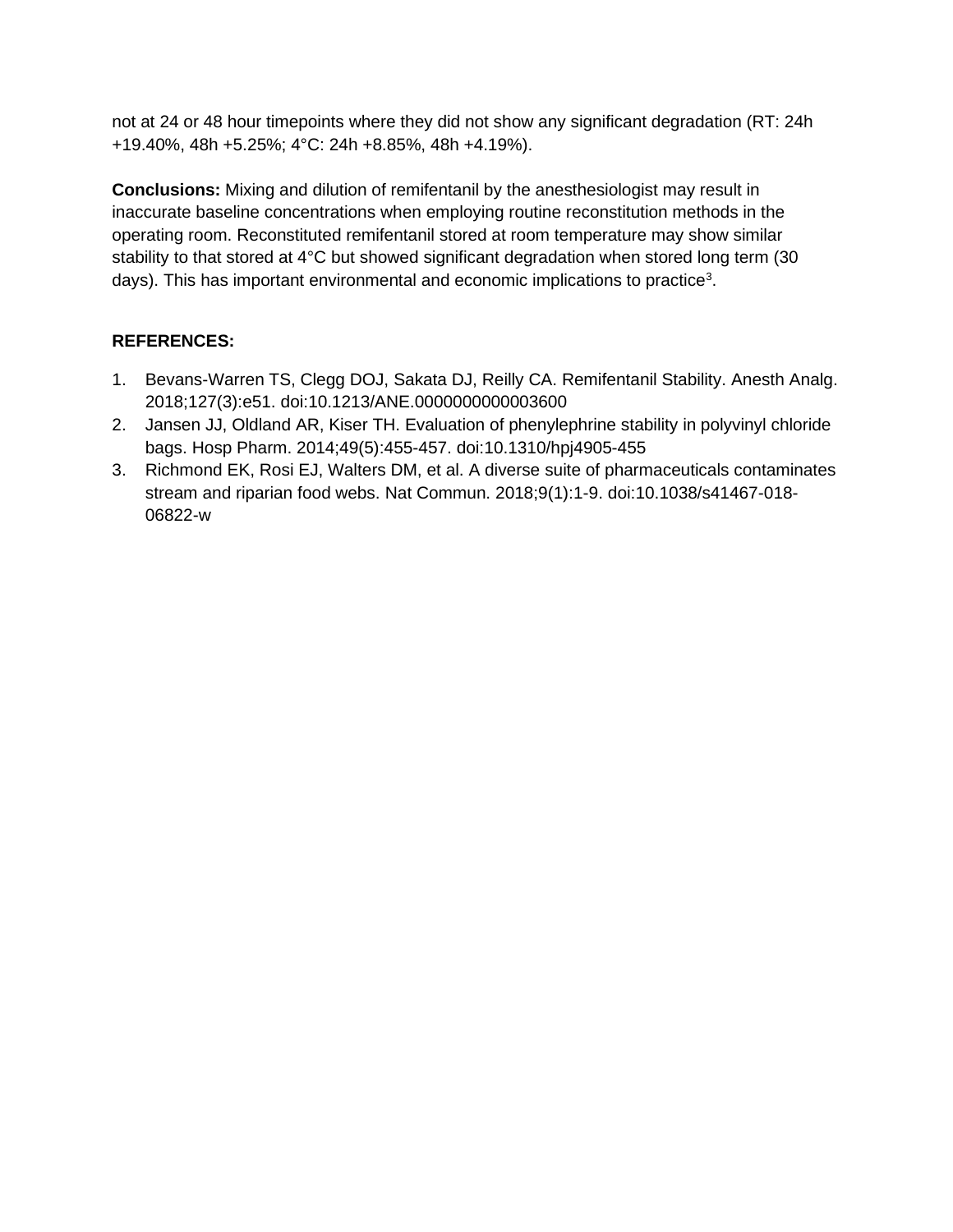#### <span id="page-6-0"></span>**The Comparison Effect of Intravenous Injection of Dexmedetomidine, Ondansetron and Pethidine on Postoperative Shivering Among Patients Under Abdominal Surgery**

Behzad Nazemroaya<sup>1</sup>, Mitra Jabalameli<sup>1</sup>, Mahsa Heydari <sup>2</sup>, Marzie Taghvaie<sup>3</sup> 1 Department of Anesthesiology and Critical Care, Isfahan University of Medical Sciences, Isfahan, Iran

2 School of Medicine, Isfahan University of Medical Sciences, Isfahan, Iran

3 Shahreza Amiralmomenin hospital, Isfahan University of Medical Sciences, Isfahan, Iran

**Introduction:** Postoperative shivering is a common complication of various surgical, so far no acceptable theory has been presented on the prevention of it. The aim of this study was to compare the effect of intravenous injection of, Dexmedetomidine, ondansetron and Pethidine on postoperative Shivering among patients under Abdominal Surgery.

**Methods:** Ethics approval was obtained from the ethics committee of Isfahan University of Medical Sciences. (IR.MUI.MED.REC. 1398.3.182)

In a double-blind clinical trial study, 128 patients undergoing abdominal surgery were selected and randomly divided into four groups of 32. In the 4 groups 0.5 Mg/kg dexmedmotidine, 0.5 mg / kg pethidine, 0.1 Mg / kg Ondansetron and the same volume of normal saline were injected intravenously when anesthetics were discontinued and the incidence and severity of postoperative shivering were determined and compared in four groups.

**Results:** The incidence of postoperative shivering was 12.5% in the dexmedmotidine group, 31.3% in the Ondansetron group, 31.3% in the pethidine group and 50% in the control group (P  $= 0.015$ ). The mean of shivering severity in the four groups was 1.33  $\pm$  0.5, 0.17  $\pm$  0.8, 1.09  $\pm$ 0.4 and  $1.13 \pm 0.39$ , and the difference between the four groups was significant (P=0.005).

**Discussion:** The use of all three drugs of Dexmedetomidine, Ondansetron and pethidine are effective in decreasing the incidence of postoperative shivering, but the use of dexmedetomidine is associated with less postoperative shivering, better hemodynamic stability, and fewer other postoperative complications.

#### **REFERENCES:**

- 1. Teymourian H, et al. Effect of ondansetron on postoperative shivering after craniotomy. *World neurosurgery*, 2015, 84.6: 1923-1928.
- 2. Safavi M, et al. Prophylactic effects of intrathecal Meperidine and intravenous Ondansetron on shivering in patients undergoing lower extremity orthopedic surgery under spinal anesthesia. Journal of research in pharmacy practice, 2014, 3.3: 94.
- 3. Tahereh P, Dabir S, Badiolzaman R. Efficacy of pethidine and buprenorphine for prevention and treatment of postanesthetic shivering. Tanaffos, 2007, 6.3: 54-58.
- 4. Milne Richard J,Heel Rennie C. Ondansetron. *Drugs*, 1991, 41.4: 574-595.